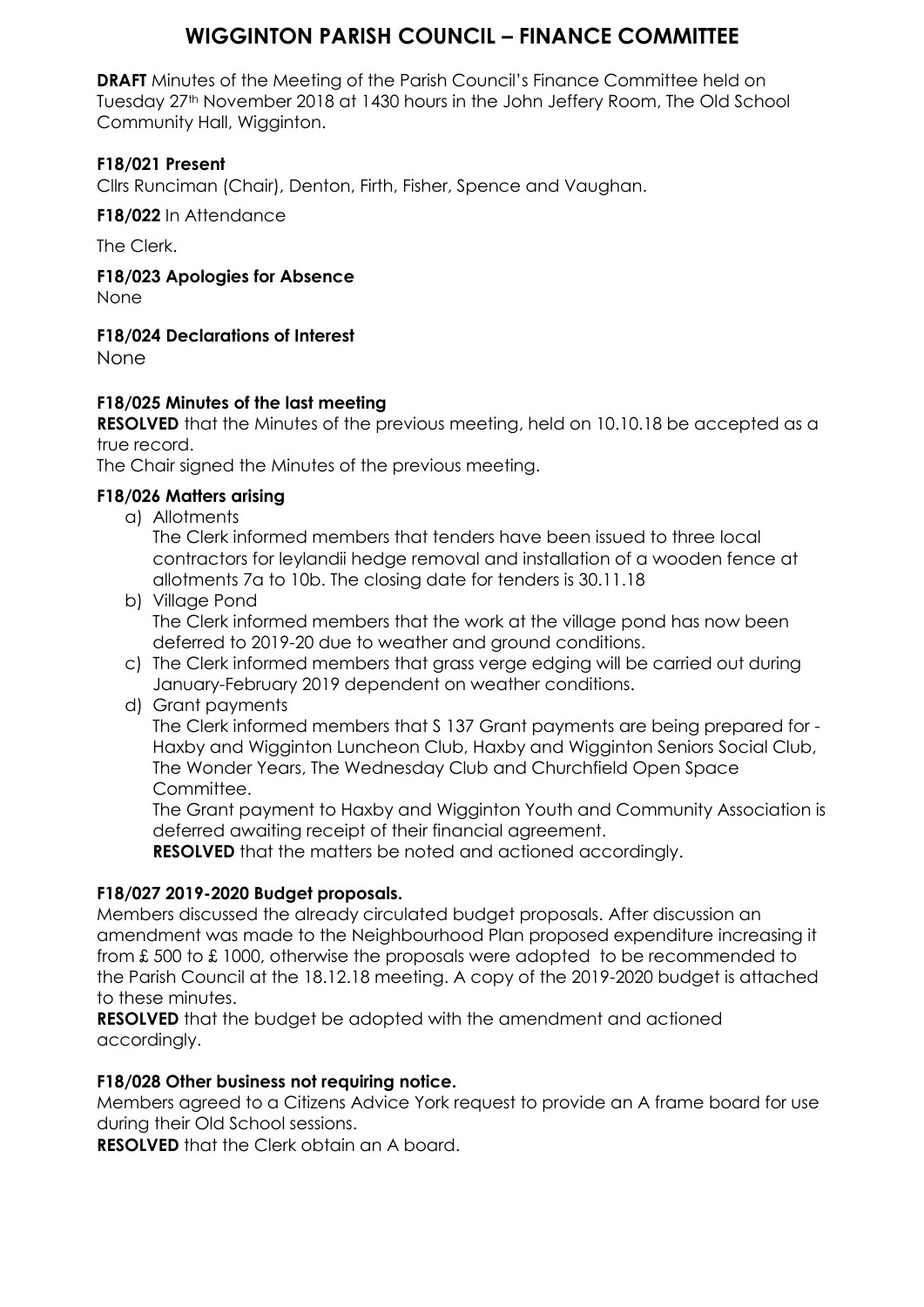### **F18/029 Date and Time of Next Meeting**

The date of the next Finance Committee meeting will be held on 05.02.19 commencing at 1430 hours.

**NB These minutes are unconfirmed and subject to confirmation at the next meeting of the Parish Council.**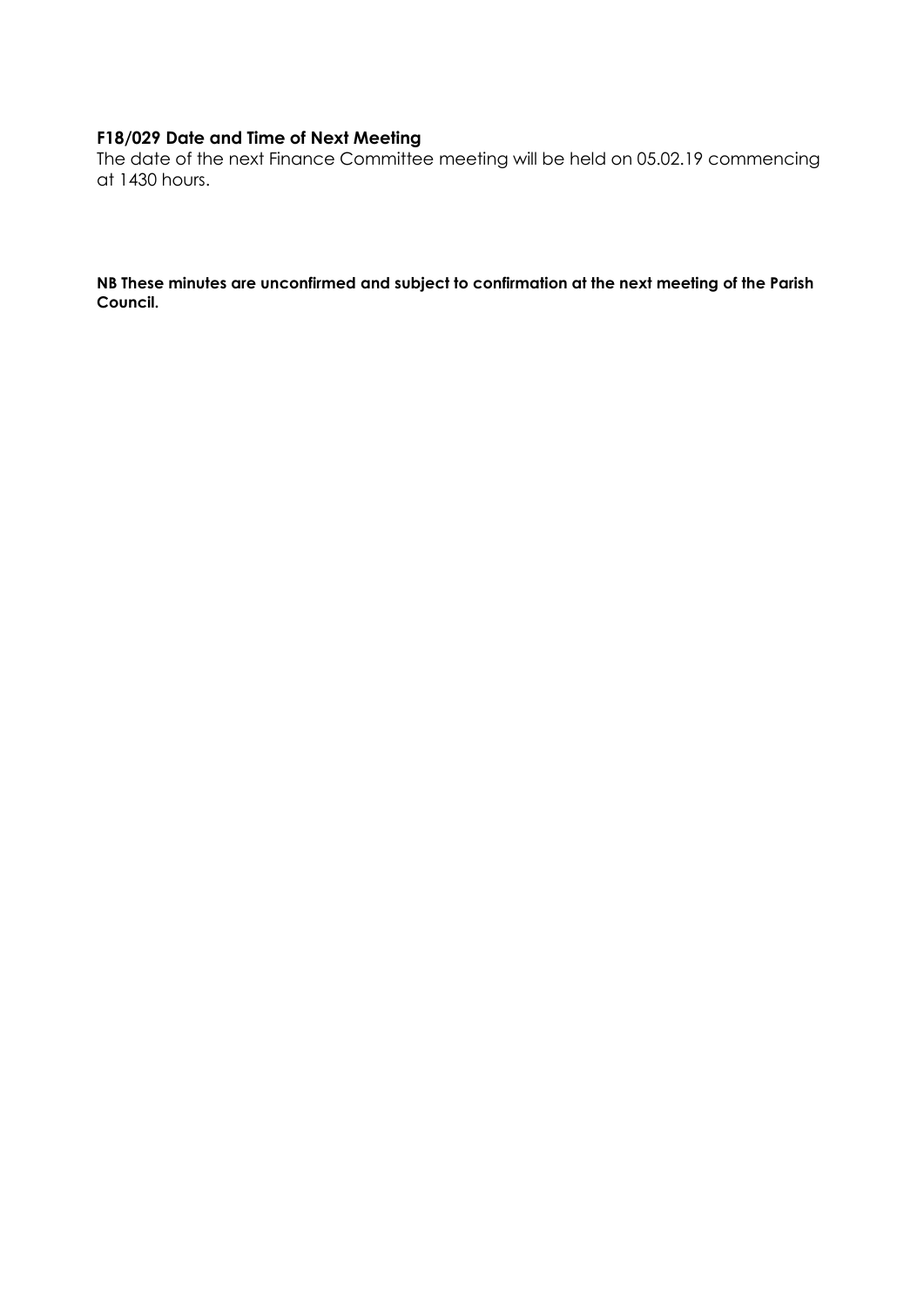# **WIGGINTON PARISH COUNCIL**

## **BUDGET FOR 2019-2020**

*Wigginton Parish Council*



*Working for Wigginton*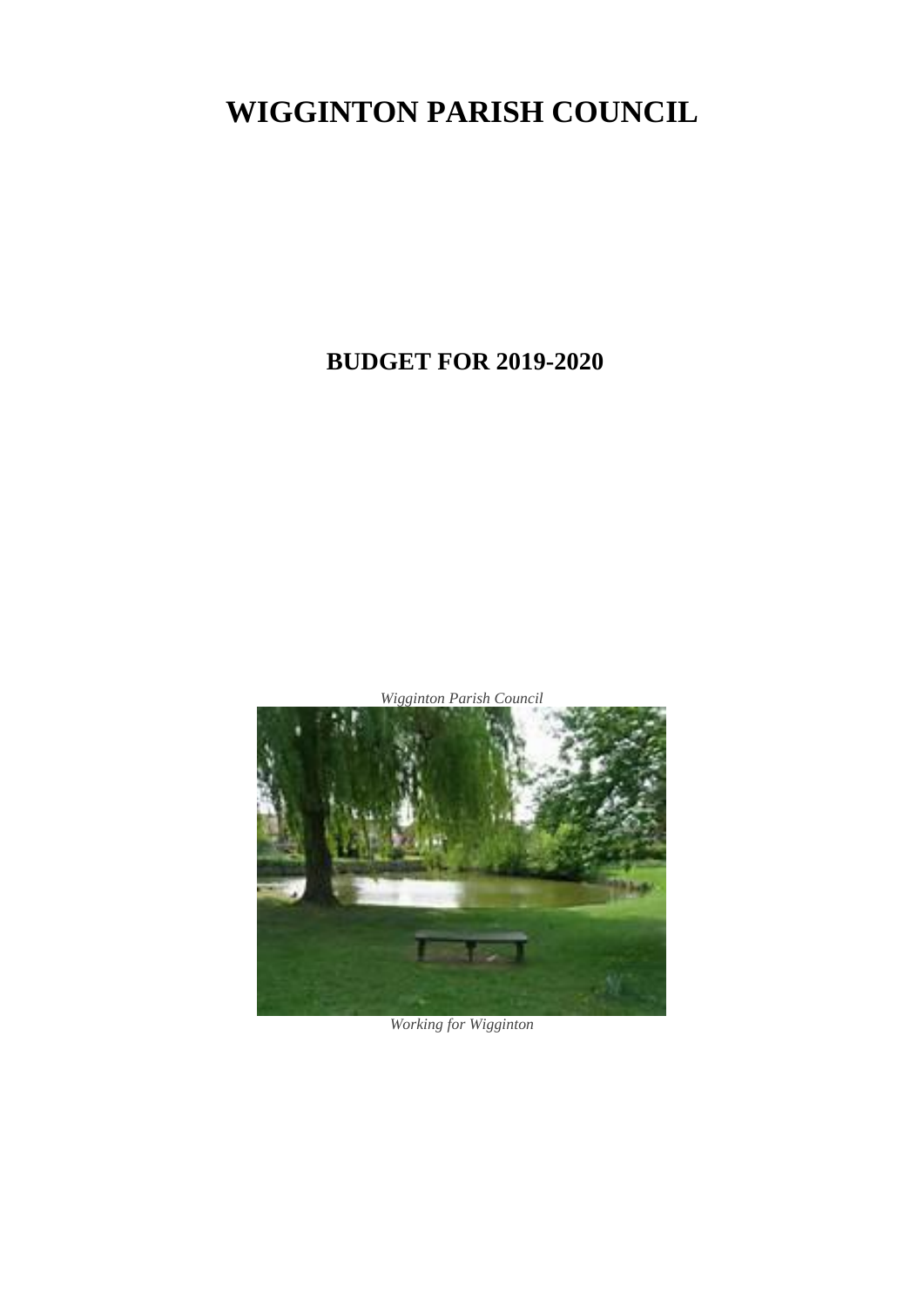## **Financial Overview 2018-19**

The Parish Council is currently in a reasonably healthy financial position. Our finances are divided between the HSBC Bank (2 accounts) and the Skipton Building Society. We also have a small number of shares in Lloyds Bank (of little value).

| <b>Banking:-</b><br>HSBC High Interest Account at 31.10.18 |             | £ 5953  |  |
|------------------------------------------------------------|-------------|---------|--|
| HSCBC Current Account at 31.10.18                          | £41838      |         |  |
| Total at 31.10.18                                          | €47792      |         |  |
|                                                            |             |         |  |
| Less anticipated expenditure to 03/19                      | $-£$ 22500  |         |  |
| Add anticipated income to 03/19                            | £ 6180      |         |  |
| Anticipated year-end total 03/19                           | £3147231472 |         |  |
| <b>Add Skipton Building Society at 31.10.18</b>            | £44314      | 44314   |  |
| Anticipated total of all total of all at year end 03/19    | £7578675786 |         |  |
| Less reserves                                              |             |         |  |
| S 106 award to Wigginton Grasshoppers                      | 7000<br>£   |         |  |
| S 106 Village Garth                                        | £ 2616      |         |  |
| S 106 Mill Lane                                            | £ 9863      |         |  |
| Village Pond                                               | £18000      |         |  |
| Gratuity                                                   | £ 3400      |         |  |
| 50% of precept as a reserve                                | £ 26844     |         |  |
| <b>Total of reserves</b>                                   | - £ 67723   | - 67723 |  |
| Total unreserve available at year end                      |             | 8063    |  |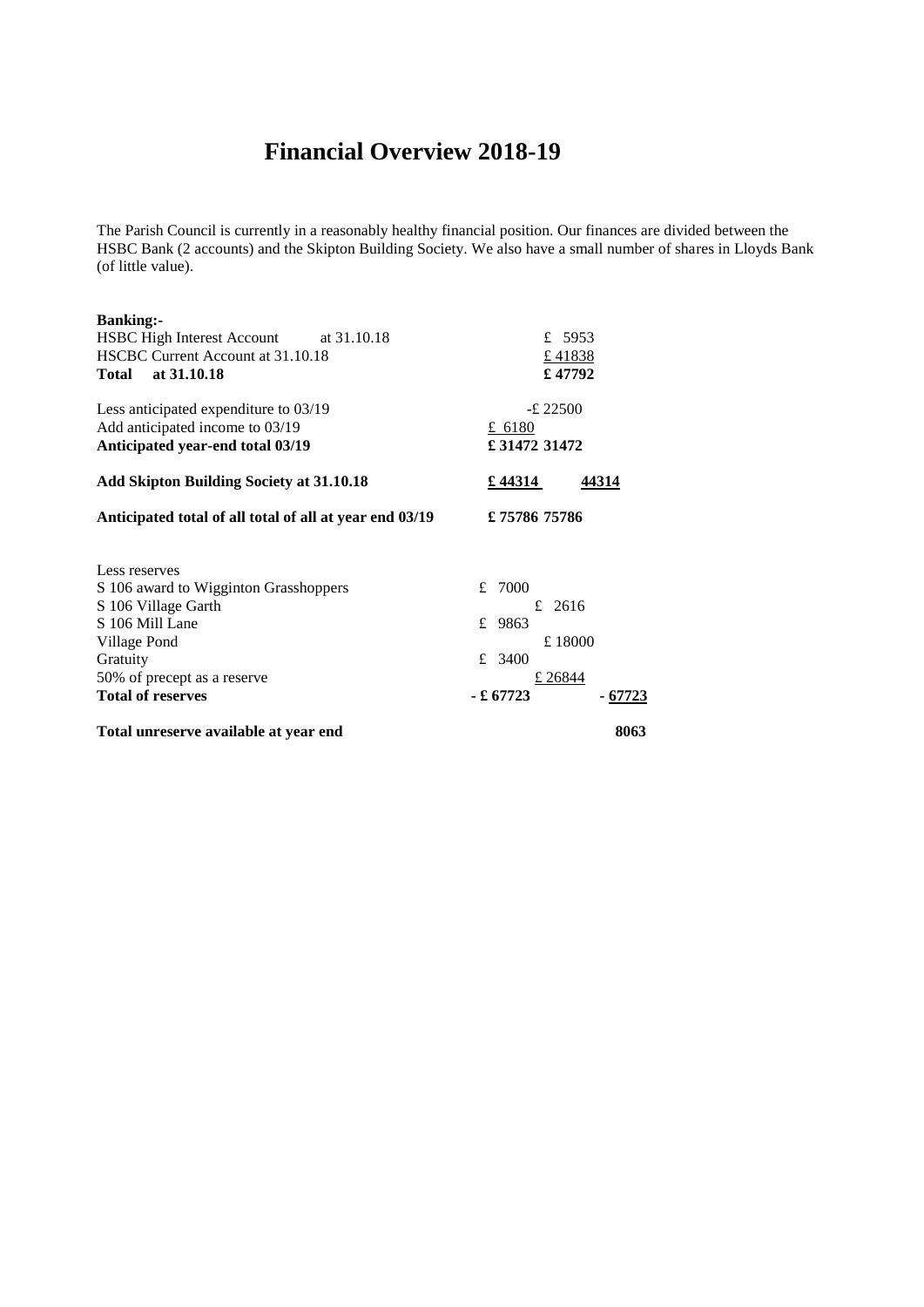## **INCOME**

|                                     | 2018-2019 | 2019-2020       | <b>AGREED</b> |
|-------------------------------------|-----------|-----------------|---------------|
|                                     |           | <b>PROPOSED</b> | <b>AMOUNT</b> |
|                                     | £         | £               |               |
| 1.PRECEPT                           | 53686     | 55634           |               |
| Precept increase decrease           | $3.09\%$  | $3.63\%$        |               |
| 2. S.106 RECEIPTS                   |           |                 |               |
| 3. DOUBLE TAXATION CofY             | 4393      | 4393            |               |
| <b>4. ALLOTMENTS</b>                | 600       | 600             |               |
| 5. OLD SCHOOL                       | 1000      | 1000            |               |
| <b>6. BANK INTEREST/SHARES</b>      | 300       | 300             |               |
| <b>7. RENT RECEIPTS</b>             | 108       | 108             |               |
| Total income other than the precept | 6401      | 6401            |               |
|                                     |           |                 |               |
|                                     | 60087     | 62035           |               |
| Income Increase/decrease            |           | $3.24\%$        |               |
|                                     |           |                 |               |

#### NOTES IN RESPECT OF INCOME:

- 1. The precept is the amount of funding received from City of York Council and the amount is calculated by expenditure less other income. The total Precept is currently made up of 2 elements a) precept and b) council grant payment. The 2019-20 draft precept proposal shows a 3.63% increase over 2018-19. The total income shows a 3.24% increase.
- 2. There are no outstanding S 106 monies owed to the Parish Council
- 3. Double Taxation this is now reasonably assured and will remain at its currently level unless more work is taken on or is reduced.
- 4. Allotments Income has risen to its current level and there are no current plans for any rent increase. A rent review could be carried out in 2019-20 for implementing in 2020-21.
- 5. Old School This represents a repayment from the O.S. for the Clerk's time. The level charged £ 250.00 per quarter and was reviewed in 2016-17. This represents approximately 40% of the clerk's time commitment involved in the management of the Old School due almost entirely to the increased use, maintenance and operating requirements.
- 6. Bank Interest/Shares Interest from HSBC remains derisory (as are the returns from our Lloyds Bank shares). The interest received from the Skipton Building Society account is substantially more than the banks or shares. Consideration should be given to further transfer of funds to this account.
- 7. Rent is received from WSPFA, Churchfield Open Space Committee, The Old School and Northern Power Grid. Whilst these are not variable it is anticipated that the re will be a small increase in the rent received from WSPFA once the new lease is initiated.

**NOTE:** The draft precept amount shown is a guide based on the figures indicated in the report and excludes allotments, Old School, bank interest, rents and vat income and is subject to discussion. Many costs (detailed in Expenditure below), are in essence non-negotiable particularly with administration.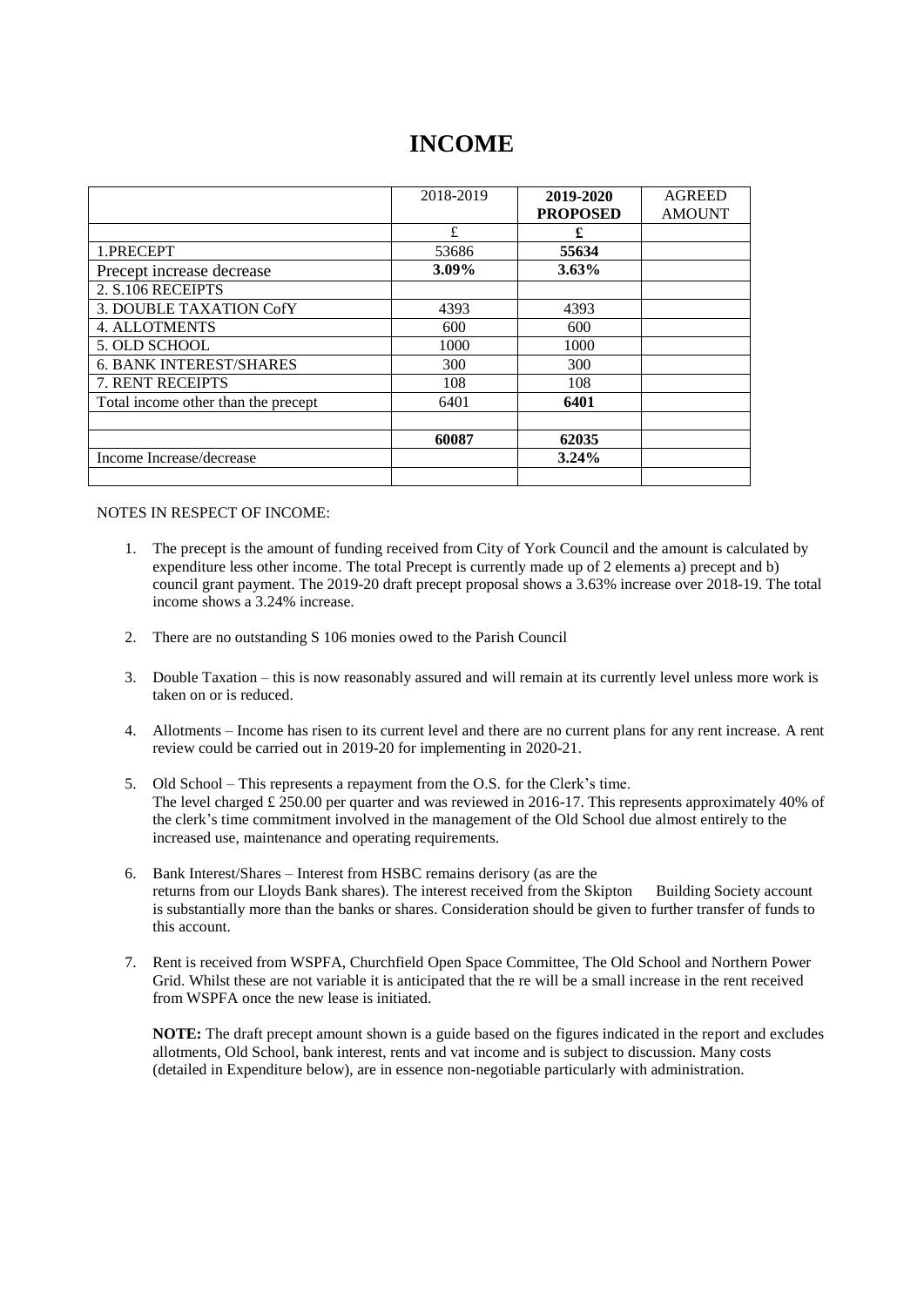## **EXPENDITURE**

|                                               | 2017-18                 | 2019-2020        | <b>AGREED</b> |
|-----------------------------------------------|-------------------------|------------------|---------------|
|                                               |                         | <b>PROPOSED</b>  | <b>AMOUNT</b> |
| <b>ADMINISTRATION</b>                         | $\overline{\mathbf{f}}$ | £                |               |
| 1. Audit Fees                                 | 1250                    | 1400             |               |
| 2. Insurance Fees                             | 1400                    | 1520             |               |
| 3. Room Hire                                  | $\overline{500}$        | 500              |               |
| 4.Postage                                     | 90                      | $\overline{100}$ |               |
| 5.Rent                                        | $\overline{20}$         | 20               |               |
| 6.Salary/PAYE                                 | 13473                   | 14190            |               |
| 7.NI<br>NI (£500) Only applies to WPC         | 500                     | 750              |               |
| 8.Gratuity                                    | 3420                    | 3480             |               |
| 9. Stationery                                 | 350                     | 350              |               |
| 10.Subscriptions                              | $\frac{975}{ }$         | 1000             |               |
| 11.PC Equipment/Telephone/Internet            | 750                     | 1000             |               |
| 12. Web Site Maintenance                      | 824                     | 500              |               |
| 13.Travel/Training                            | 100                     | 100              |               |
| TOTAL OF ADMMINISTRATION                      | 23652                   | 24910            |               |
| <b>GROUND MAINTENANCE</b>                     |                         |                  |               |
| 14. Christmas Festivities and Band            | 600                     | 600              |               |
| 15. Flowers, etc                              | 900                     | 800              |               |
| 16.Pond                                       | 250                     | 400              |               |
| 17. Grass Cutting                             | 8510                    | 9600             |               |
| 18.Hedge Cutting                              | 1750                    | 2000             |               |
| 19. Tree survey                               | 500                     | 0.00             |               |
| 20.Tree Care                                  | 2750                    | 2750             |               |
| 21. Other ground maintenance including drains | 2000                    | 2000             |               |
| <b>TOTAL OF GROUND MAINTENANCE</b>            | 17260                   | 18150            |               |
| <b>OTHERS</b>                                 |                         |                  |               |
| 22.Remembrance                                | 100                     | 75               |               |
| 23. Adoption of telephone kiosk and           | 175                     | $\overline{50}$  |               |
| defibrillator/maintenance                     |                         |                  |               |
| 24. Citizens Advice                           | 5500                    | 5500             |               |
| 25.Neighbourhood Plan                         | 1000                    | 1000             |               |
| <b>TOTAL OF OTHERS</b>                        | 6775                    | 6625             |               |
| <b>GRANTS S.137/Donations</b>                 |                         |                  |               |
| 26a.The Old School                            | $\theta$                | $\theta$         |               |
| 26b.Churchfield Open Space Committee          | 3300                    | 3250             |               |
| 26c.Oaken Grove/Wigginton specific            | 1600                    | 1600             |               |
| 26c.Other Support Grants(incl.Oaken Grove)    | 7500                    | 7500             |               |
| <b>TOTAL OF GRANTS AND DONATIONS</b>          | 12400                   | 12350            |               |
|                                               |                         |                  |               |
| <b>TOTAL OF ALL EXPENDITURE</b>               | 60087                   | 62035            |               |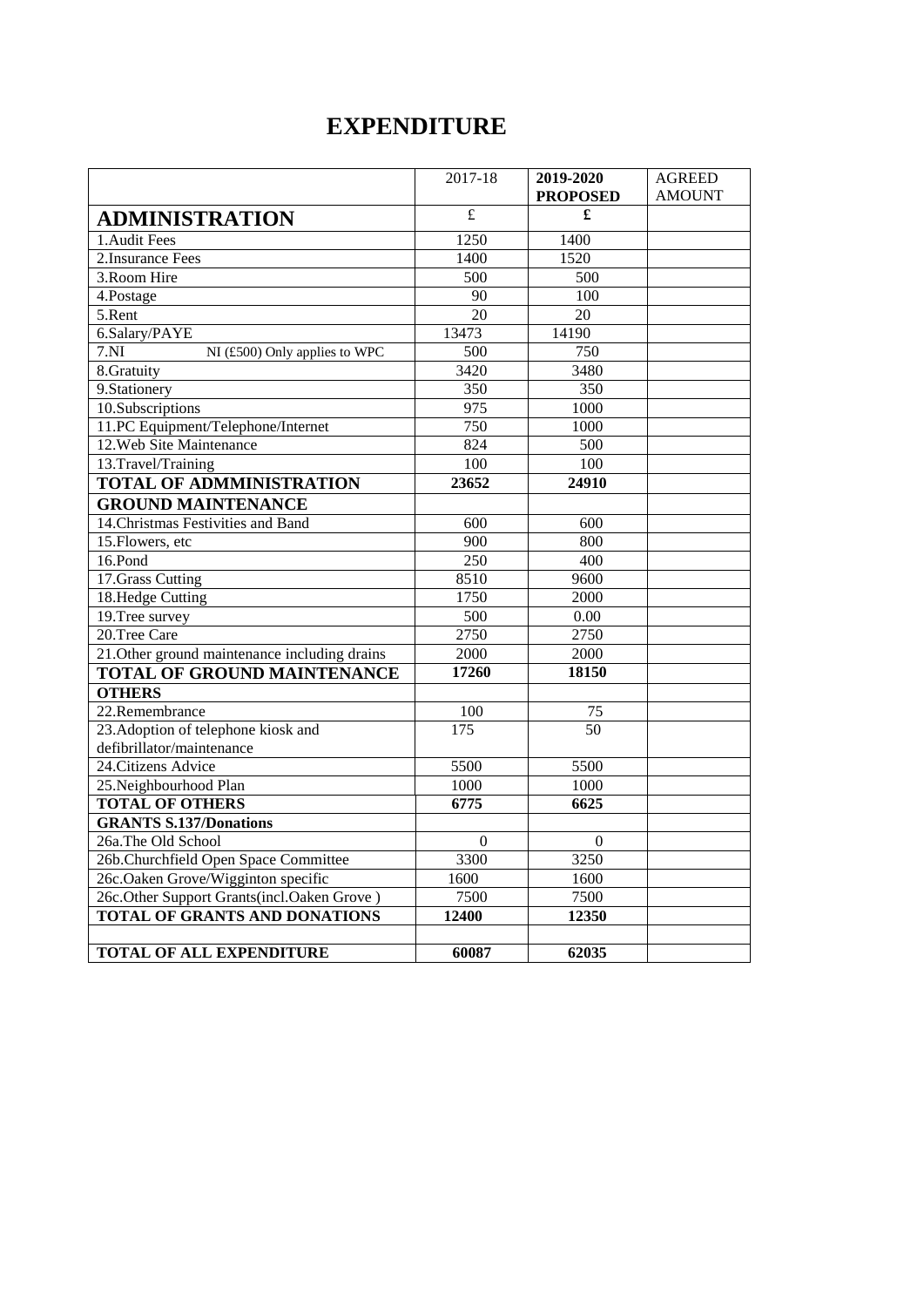## **NOTES IN RESPECT OF EXPENDITURE**

The draft 2019-20 expenditure is anticipated to be 3.24% higher than for 2018-19, based on the proposals below, this primarily arises due to a decrease in Other costs, although the administration costs have risen due primarily to reflect salary increases. There are also minor increases in gratuity and web maintenance which includes for a web site upgrade.

- 1. Audit Fees: to Yorkshire Internal Audit Services and PKF Littlejohn LLP.
- 2. Insurance: For WPC, Old School and Churchfields Open Spaces. The current contract expires in June 2019, Zurich will offer the Parish Council a 3 Year contract with 5% discount or a 5 year contract with a 10% discount. The budgeted price may increase as at this stage Zurich are unable to give a firm price for 2109.
- 3. Room Hire: Costs of Old School Room Hire for WPC Meetings.
- 4. Postage: Monthly cheque payments, correspondence, etc.
- 5. Rent: Payable to City of York Council for land leases in Windsor Drive and Westfield Grove.
- 6. Salary: Members agreed that the clerk's salary be Scale SCP 25 with effect from 1<sup>st</sup> April 2018. It was further agreed that any NALC salary increase be awarded and implemented at the specified time. A further increase is due in April 2019 the budget therefore details the new level.
- 7. NI: PAYE is from the salary element and NI is a direct payment by WPC.
- 8. Gratuity: Annual reserve sum payable to the Clerk on retirement in lieu of pension. The gratuity increases annually due to increased Lower Earnings Limit (NI) and years of service. (Currently the LEL is £116.00 x 3.75% x the no. of years service. The LEL increases annually along with service.)
- 9. Stationery: Items for day to day office administration.
- 10. Subscriptions: YLCA, SLCC and Data protection membership annual payments.
- 11. PC/Telephone/Internet: Cartridges, telephone, internet payments. The Parish Council now has an allinclusive telephone/broadband which will include free calls monthly invoiced plan.
- 12. Web: Annual fees for maintenance and support.
- 13. Travel/Training: Travel payment include any mileage, car parking etc.
- 15. Christmas Festivities: Trees for Old School, School and Village, lights and electrics and band for Carol Event. Generally speaking refreshments have been provided by local sponsors. It is becoming more and more difficult with the placing and lighting of the Christmas tree and therefore members agreed that a contractor should be engaged to assist from 2018-19.
- 16. Flowers: Planting out in village and school in Spring and Autumn.
- 17. Day to day maintenance is minimal at the pond. Significant work is due to take place at the pond in 2019-20 (deferred from 2018-19), costs for this work will be taken from reserves following a tender process. As the pond works costs are from reserve's they do not appear in the budgeted figures above.
- 18. Grass Cutting: Final year of Andrew Hill's contract (tendering required in 2020-21 no further extension of the contract is planned). Cutting April or May through to October, including church. Additionally, verge edging has again been agreed.
- 19. Hedge Cutting: This is contracted through a local contractor and has been a Spring and Autumn event. Hedge cutting through village, includes church. With the hedge cutting occurring later than in previous years it is now possible to arrange just a single late summer cut. Forgoing the winter cut will avoid damage to grassed areas caused by the tractor equipment due to soft ground conditions.
- 20. It is not proposed to carryout a tree survey during 2019-20.
- 21. Tree Care: Additional tree care required particularly through Churchfields/Church Lane and around the village pond. Includes tree density, height reduction and cut back around street lighting.